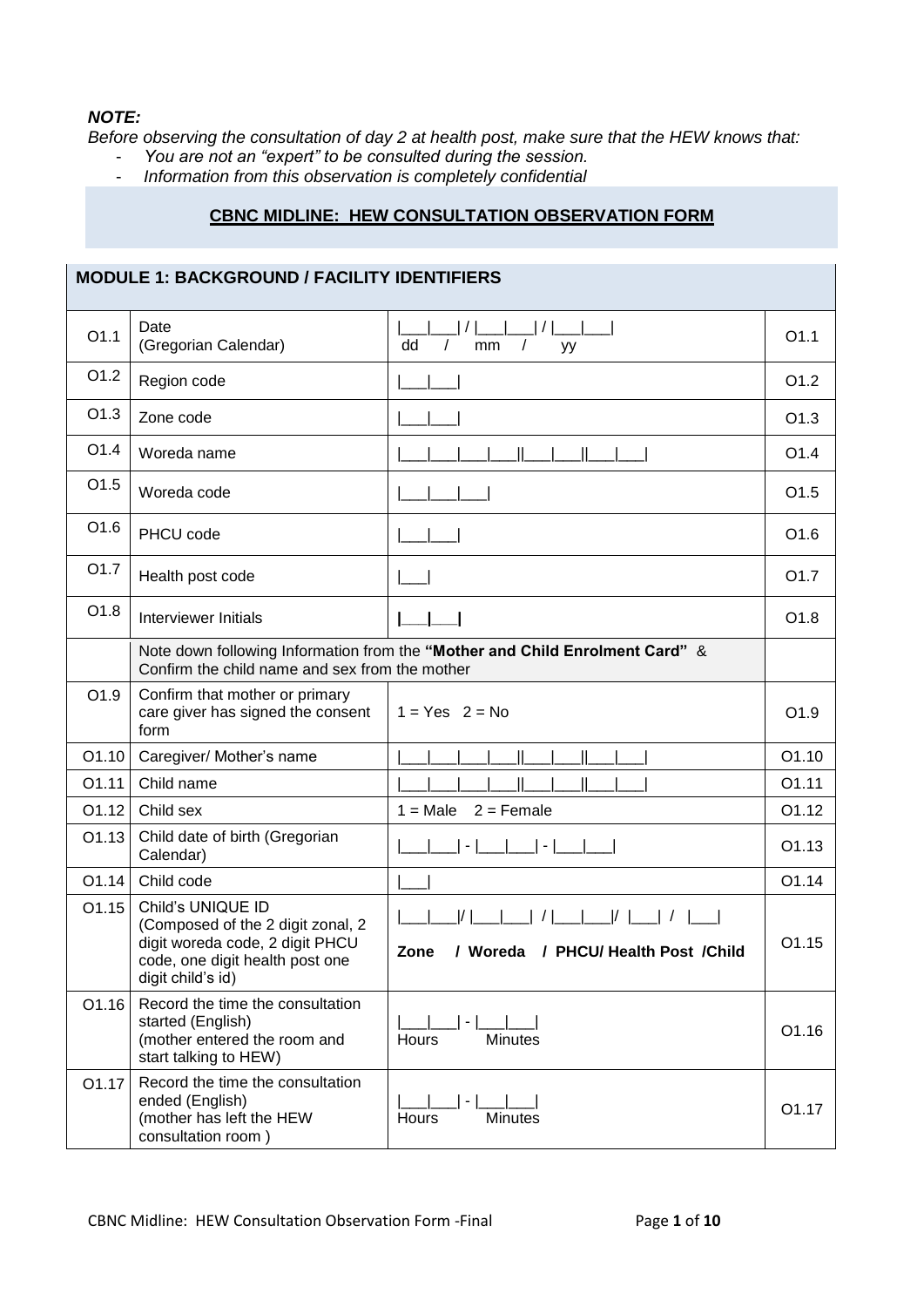## **MODULE 2: HEW INTERACTION WITH CAREGIVER AND NEWBORN**

## **Record whether the HEW ASKED about or whether the caregiver mentioned the following clinical manifestation with the current episode of illness**

| <b>No</b>         | Question                                                                     | <b>Codes</b>                      | Skip.<br><b>Pattern</b>              | <b>Response</b> | S. No              |
|-------------------|------------------------------------------------------------------------------|-----------------------------------|--------------------------------------|-----------------|--------------------|
| O2.1              | Fever                                                                        | $1 = Yes$ $2 = No$                |                                      |                 | O2.1               |
| O <sub>2.2</sub>  | Cough                                                                        | $1 = Yes$ 2 = No                  |                                      |                 | O <sub>2.2</sub>   |
| O <sub>2.3</sub>  | Difficult breathing (e.g., altered breathing<br>pattern or chest in-drawing) | $1 = Yes$ 2 = No                  |                                      |                 | O <sub>2.3</sub>   |
| O <sub>2.4</sub>  | Grunting                                                                     | $1 = Yes$ $2 = No$                |                                      |                 | O <sub>2.4</sub>   |
| O <sub>2.5</sub>  | Cyanosis (bluish discolouration of skin)                                     | $1 = Yes$ $2 = No$                |                                      |                 | O <sub>2.5</sub>   |
| O <sub>2.6</sub>  | No or limited breastfeeding                                                  | $1 = Yes$ $2 = No$                |                                      |                 | O <sub>2.6</sub>   |
| O <sub>2.7</sub>  | New-born vomits everything                                                   | $1 = Yes$ 2 = No                  |                                      |                 | O <sub>2.7</sub>   |
| O <sub>2.8</sub>  | Diarrhoea                                                                    | $1 = Yes$ $2 = No$                |                                      |                 | O <sub>2.8</sub>   |
| O <sub>2.9</sub>  | Ear discharge                                                                | $1 = Yes$ 2 = No                  |                                      |                 | O <sub>2.9</sub>   |
| O2.10             | Eye discharge                                                                | $1 = Yes$ $2 = No$                |                                      |                 | O <sub>2.10</sub>  |
| O <sub>2.11</sub> | New-born has had convulsions with this<br>illness                            | $1 = Yes$ $2 = No$                |                                      |                 | O2.11              |
| O <sub>2.12</sub> | Excessive irritability/ crying                                               | $1 = Yes$ $2 = No$                |                                      |                 | O <sub>2</sub> .12 |
| O <sub>2.13</sub> | <b>Bulging fontanel</b>                                                      | $1 = Yes$ 2 = No                  |                                      |                 | O <sub>2.13</sub>  |
| O <sub>2.14</sub> | Neck retraction/ stiffness                                                   | $1 = Yes$ 2 = No                  |                                      |                 | O <sub>2.14</sub>  |
| O <sub>2.15</sub> | <b>Blank look</b>                                                            | $1 = Yes$ $2 = No$                |                                      |                 | O <sub>2.15</sub>  |
| O2.16             | Oral thrush/ulcer                                                            | $1 = Yes$ 2 = No                  |                                      |                 | O <sub>2.16</sub>  |
| O <sub>2.17</sub> | None of the above<br>(from Q2.1-2.16)                                        | $1 = Yes$ 2 = No                  |                                      |                 | O <sub>2.17</sub>  |
| O2.18             | Asked about mother's HIV status                                              | $1 = Yes$ $2 = No$                | $IF 2=no$<br>go to<br>next<br>module |                 | O2.18              |
| O2.19             | Mother positive HIV status                                                   | $1 = Yes$ 2 = No<br>$3 = Unknown$ |                                      |                 | O2.19              |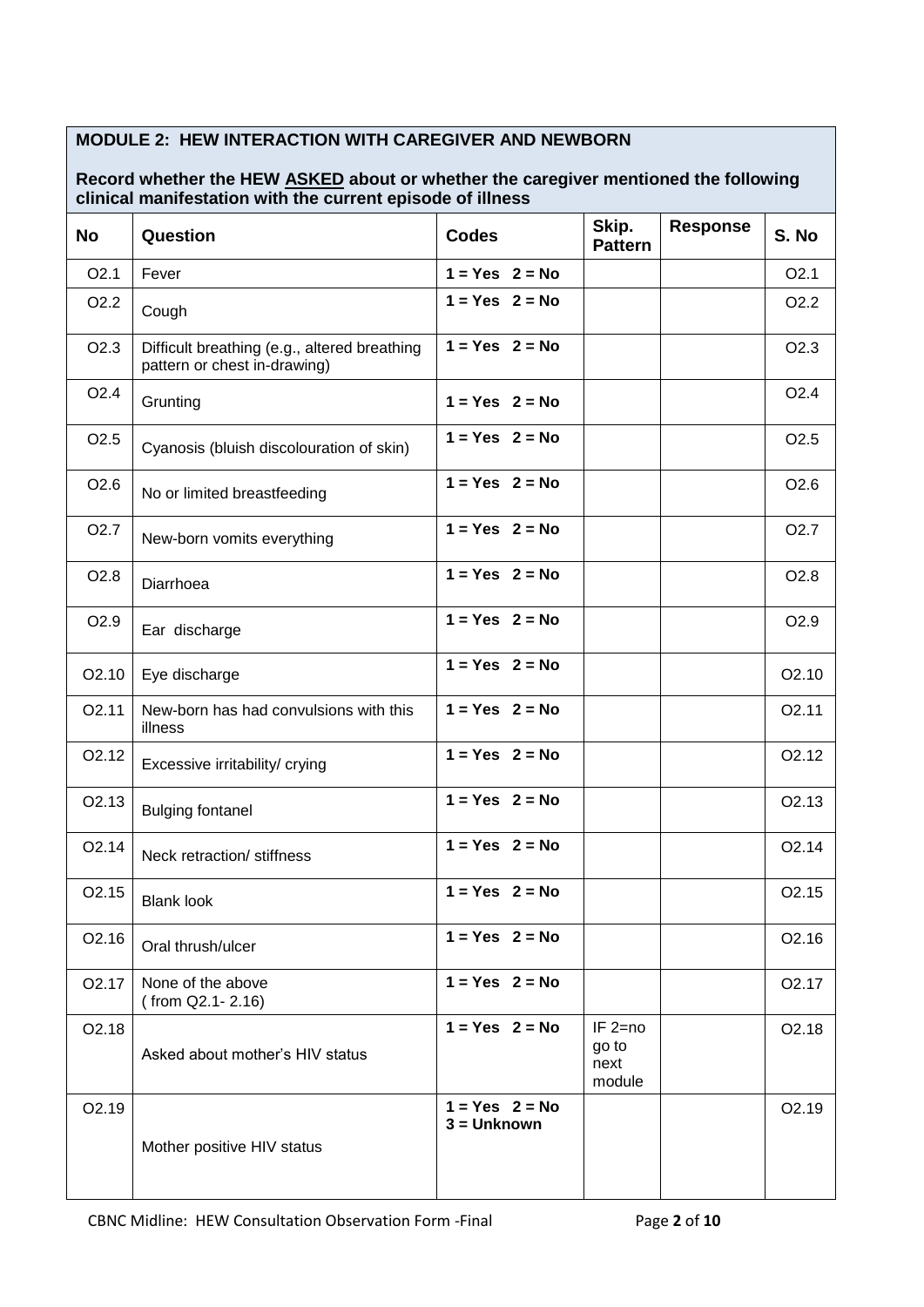|           | <b>MODULE 3: PHYSICAL EXAMINATIONS OF THE NEWBORN</b>                                                            |                    |                               |                 |                  |
|-----------|------------------------------------------------------------------------------------------------------------------|--------------------|-------------------------------|-----------------|------------------|
|           | Record whether the HEW PERFROMED the following physical<br>examinations on the new-born                          |                    |                               |                 |                  |
| <b>No</b> | Question                                                                                                         | <b>Codes</b>       | Skip.<br><b>Pattern</b>       | <b>Response</b> | S. No            |
| O3.1      | Took new-born's temperature by<br>thermometer                                                                    | $1 = Yes$ 2 = No   |                               |                 | O <sub>3.1</sub> |
| O3.2      | Felt the new-born for fever or body<br>hotness                                                                   | $1 = Yes$ $2 = No$ |                               |                 | O3.2             |
| O3.3      | Counted respiration (breaths) for 60<br>seconds                                                                  | $1 = Yes$ 2 = No   | $2 - GO$<br><b>TO</b><br>O3.5 |                 | O3.3             |
| O3.4      | Re-counted respiration (breaths) for 60<br>second                                                                | $1 = Yes$ 2 = No   |                               |                 | O3.4             |
| O3.5      | Checked the chest for chest in-drawing                                                                           | $1 = Yes$ $2 = No$ |                               |                 | O <sub>3.5</sub> |
| O3.6      | Stimulation (Stroking new-born's feet)                                                                           | $1 = Yes$ $2 = No$ |                               |                 | O <sub>3.6</sub> |
| O3.7      | Checked skin turgor for dehydration (e.g.,<br>pinch abdominal skin)                                              | $1 = Yes$ 2 = No   |                               |                 | O3.7             |
| O3.8      | Checked if the eyes are sunken                                                                                   | $1 = Yes$ $2 = No$ |                               |                 | O <sub>3.8</sub> |
| O3.9      | Looked into new-born's mouth                                                                                     | $1 = Yes$ 2 = No   |                               |                 | O3.9             |
| O3.10     | Looked in new-born's ear                                                                                         | $1 = Yes$ 2 = No   |                               |                 | O3.10            |
| O3.11     | Checked for neck stiffness                                                                                       | $1 = Yes$ $2 = No$ |                               |                 | O3.11            |
| O3.12     | Umbilical/abdominal exam                                                                                         | $1 = Yes$ 2 = No   |                               |                 | O3.12            |
| O3.13     | Checked if the eyes are yellow                                                                                   | $1 = Yes$ 2 = No   |                               |                 | O3.13            |
| O3.14     | Checked if the soles or palms or both<br>are yellow                                                              | $1 = Yes$ 2 = No   |                               |                 | O3.14            |
| O3.15     | Checked breast feeding positioning                                                                               | $1 = Yes$ $2 = No$ |                               |                 | O3.15            |
| O3.16     | Checked breast feeding attachment                                                                                | $1 = Yes$ $2 = No$ |                               |                 | O3.16            |
| 03.17     | Weighed the new-born                                                                                             | $1 = Yes$ 2 = No   |                               |                 | O3.17            |
| O3.18     | Checked and plotted weight on growth<br>chart on integrated maternal and child<br>care card in the family folder | $1 = Yes$ $2 = No$ |                               |                 | O3.18            |
| O3.19     | None of the above<br>(from Q3.1-3.18)                                                                            | $1 = Yes$ $2 = No$ |                               |                 | O3.19            |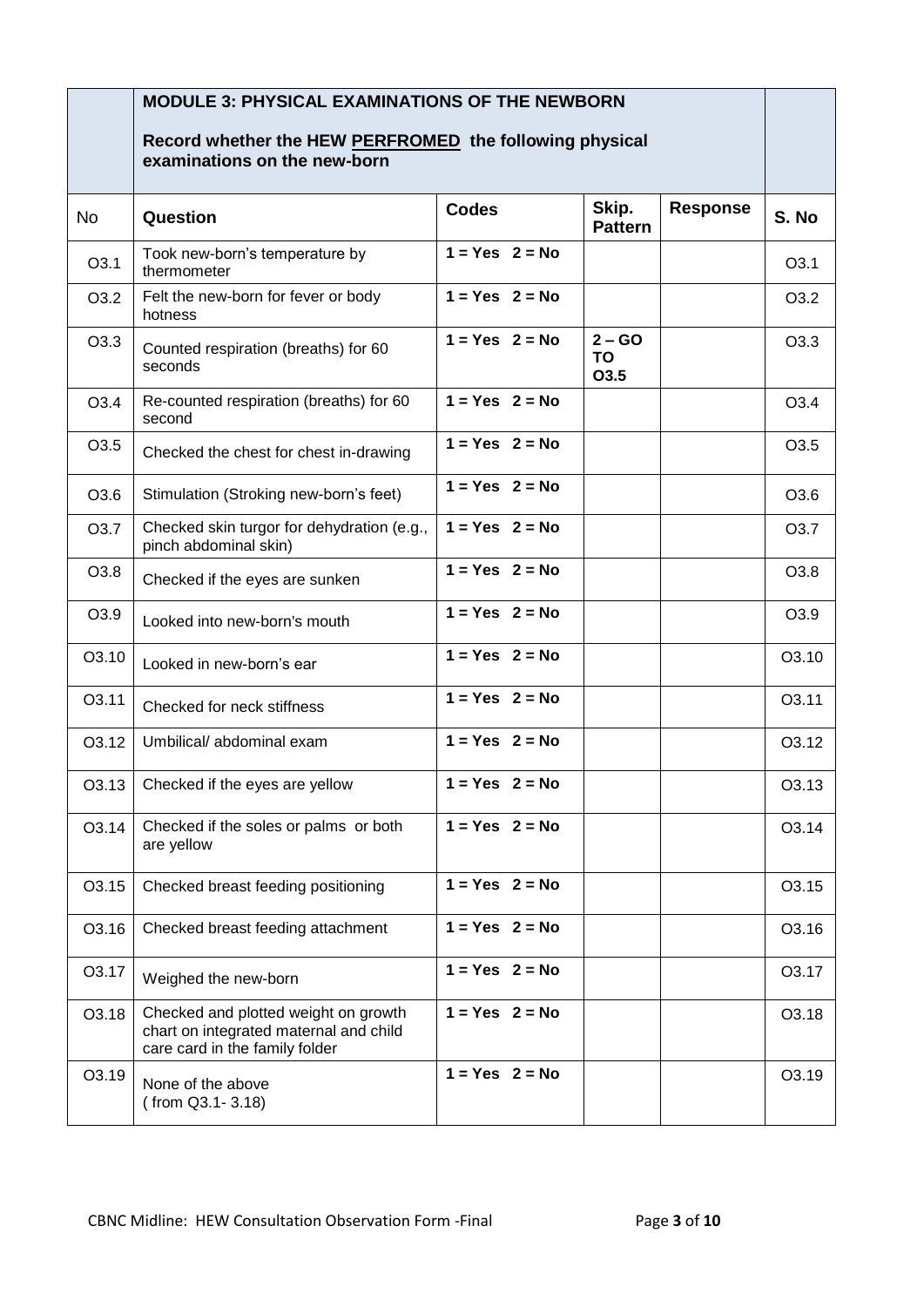|           | <b>MODULE 4: GENERAL CARE AND RECORD KEEPING</b><br>Record whether a <b>HEW ASKED about or PERFORMED</b> other assessments |                    |                         |                 |                  |
|-----------|----------------------------------------------------------------------------------------------------------------------------|--------------------|-------------------------|-----------------|------------------|
|           | of new-born's health by doing any of the following:                                                                        |                    |                         |                 |                  |
| <b>No</b> | Question                                                                                                                   | <b>Codes</b>       | Skip.<br><b>Pattern</b> | <b>Response</b> | S. No            |
| O4.1      | Offered the new-born ORS to drink or<br>asked the mother to put the newborn to<br>the breast.                              | $1 = Yes$ 2 = No   |                         |                 | O <sub>4.1</sub> |
| O4.2      | Asked about normal breastfeeding<br>habits or practices when the newborn is<br>not ill.                                    | $1 = Yes$ $2 = No$ |                         |                 | O4.2             |
| O4.3      | Asked about feeding or breastfeeding<br>habits or practices for newborn during<br>this illness.                            | $1 = Yes$ $2 = No$ |                         |                 | O4.3             |
| O4.4      | Mentioned the newborn's weight to the<br>caretaker, or discussed it using growth<br>chart.                                 | $1 = Yes$ 2 = No   |                         |                 | O <sub>4.4</sub> |
| O4.5      | Mentioned the newborn's growth to the<br>caretaker, or discussed it using growth<br>chart.                                 | $1 = Yes$ 2 = No   |                         |                 | O <sub>4.5</sub> |
| O4.6      | Looked at the newborn's immunization<br>card or asked caregiver about newborn<br>vaccination history.                      | $1 = Yes$ 2 = No   |                         |                 | O4.6             |
| O4.7      | Looked at the integrated maternal and<br>child care card either before or at the<br>beginning the consultation.            | $1 = Yes$ 2 = No   |                         |                 | O <sub>4.7</sub> |
| O4.8      | Wrote on the integrated maternal and<br>child care card newborn's health card.                                             | $1 = Yes$ $2 = No$ |                         |                 | O4.8             |
| O4.9      | Wrote on CBNC/ iCCM 0-2 month<br>register.                                                                                 | $1 = Yes$ $2 = No$ |                         |                 | O4.9             |
| O4.10     | None of the above.<br>(from Q4.1-4.9)                                                                                      | $1 = Yes$ 2 = No   |                         |                 | O4.10            |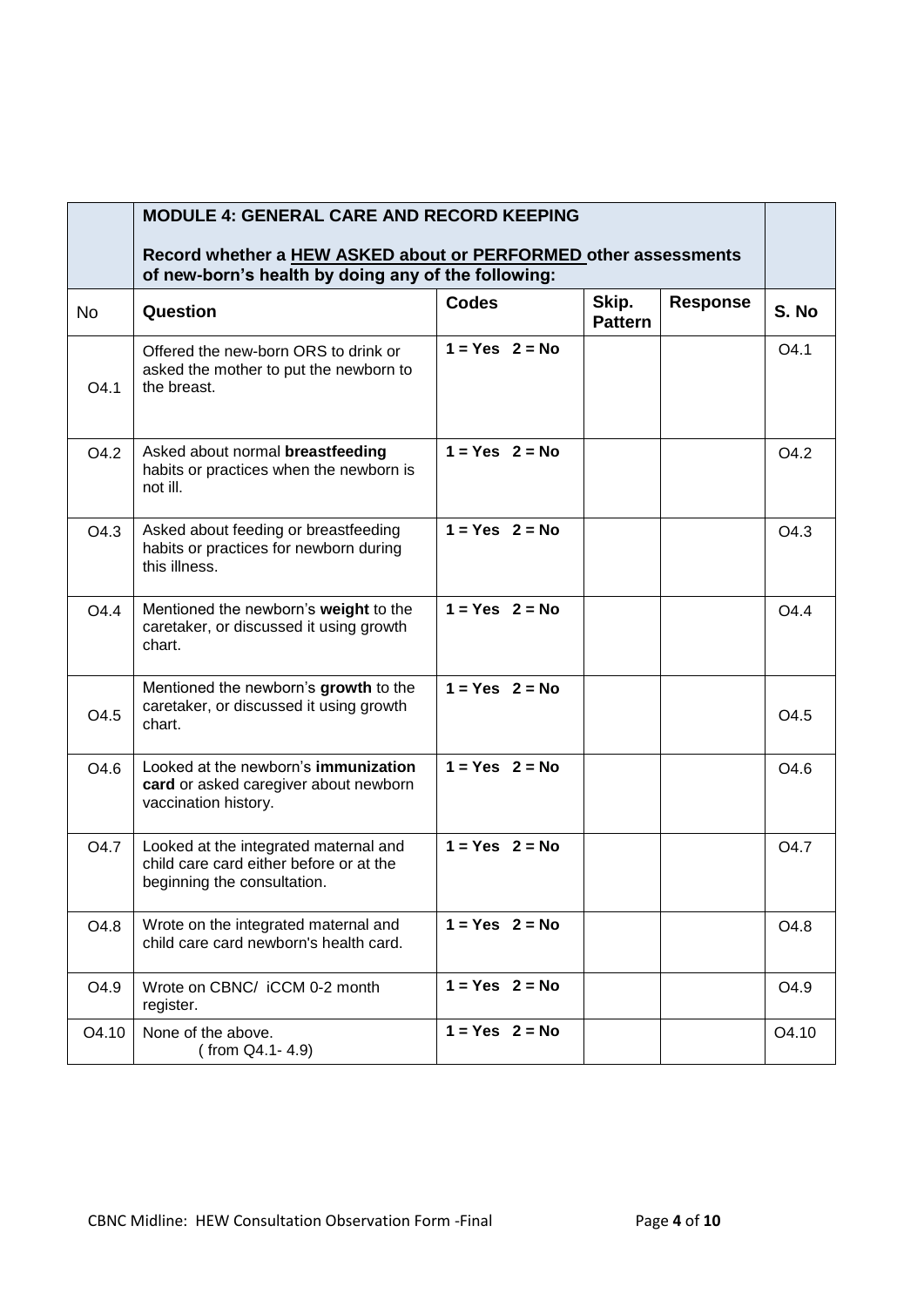|                    | <b>MODULE 5: COUNSELLING OF CARETAKER</b>                                                                                                                                                                                                                                                                                         |                    |                         |                 |                    |
|--------------------|-----------------------------------------------------------------------------------------------------------------------------------------------------------------------------------------------------------------------------------------------------------------------------------------------------------------------------------|--------------------|-------------------------|-----------------|--------------------|
|                    | Record whether an HEW did any of the following:                                                                                                                                                                                                                                                                                   |                    |                         |                 |                    |
| <b>No</b>          | Question                                                                                                                                                                                                                                                                                                                          | <b>Codes</b>       | Skip.<br><b>Pattern</b> | <b>Response</b> | S. No              |
| O <sub>5.1</sub>   | Provided general information about<br>breastfeeding the newborn even when<br>not sick                                                                                                                                                                                                                                             | $1 = Yes$ 2 = No   |                         |                 | O <sub>5.1</sub>   |
| O <sub>5.2</sub>   | Told the caregiver to give extra fluids<br>(ORS) to the newborn during this illness                                                                                                                                                                                                                                               | $1 = Yes$ $2 = No$ |                         |                 | O <sub>5.2</sub>   |
| O <sub>5.3</sub>   | Told the caregiver to continue<br>breastfeeding the newborn during this<br>illness                                                                                                                                                                                                                                                | $1 = Yes$ 2 = No   |                         |                 | O <sub>5.3</sub>   |
| O <sub>5.4</sub>   | Told the caregiver what health status or<br>illness(es) the newborn has                                                                                                                                                                                                                                                           | $1 = Yes$ 2 = No   |                         |                 | O <sub>5.4</sub>   |
| O <sub>5.5</sub>   | Described signs and/or symptoms in<br>the newborn for which to immediately<br>bring newborn back                                                                                                                                                                                                                                  | $1 = Yes$ $2 = No$ |                         |                 | O <sub>5.5</sub>   |
| O <sub>5.6</sub>   | None of the above<br>(from Q5.1-5.5)                                                                                                                                                                                                                                                                                              | $1 = Yes$ $2 = No$ |                         |                 | O <sub>5.6</sub>   |
|                    | <b>ADDITIONAL COUNSELLING FOR MEDICINE AT HOME:</b><br>This refers only to medicines that the caregiver will give the sick newborn at<br><b>HOME &amp;</b><br>Does not include any medicine given to the newborn during consultation<br>$\overline{\phantom{a}}$<br>(e.g., ORS or pain medicine) for urgent treatment of symptoms |                    |                         |                 |                    |
| O <sub>5.7</sub>   | Prescribed or provided oral medications<br>during consultation                                                                                                                                                                                                                                                                    | $1 = Yes$ 2 = No   |                         |                 | O <sub>5.7</sub>   |
| O <sub>5.8</sub>   | Explained how to administer oral<br>treatment(s)                                                                                                                                                                                                                                                                                  | $1 = Yes$ $2 = No$ |                         |                 | O <sub>5.8</sub>   |
| O5.9               | Asked the caregiver to repeat the<br>instructions for giving medications at<br>home                                                                                                                                                                                                                                               | $1 = Yes$ $2 = No$ |                         |                 | O <sub>5.9</sub>   |
| O5.10              | Gave the first dose of the oral treatment<br>at the health post                                                                                                                                                                                                                                                                   | $1 = Yes$ 2 = No   |                         |                 | O5.10              |
| O5.11              | Discuss follow-up visit for the sick<br>newborn                                                                                                                                                                                                                                                                                   | $1 = Yes$ 2 = No   |                         |                 | O5.11              |
| O <sub>5</sub> .12 | None of the above<br>(from Q5.7-5.11)                                                                                                                                                                                                                                                                                             | $1 = Yes$ 2 = No   |                         |                 | O <sub>5</sub> .12 |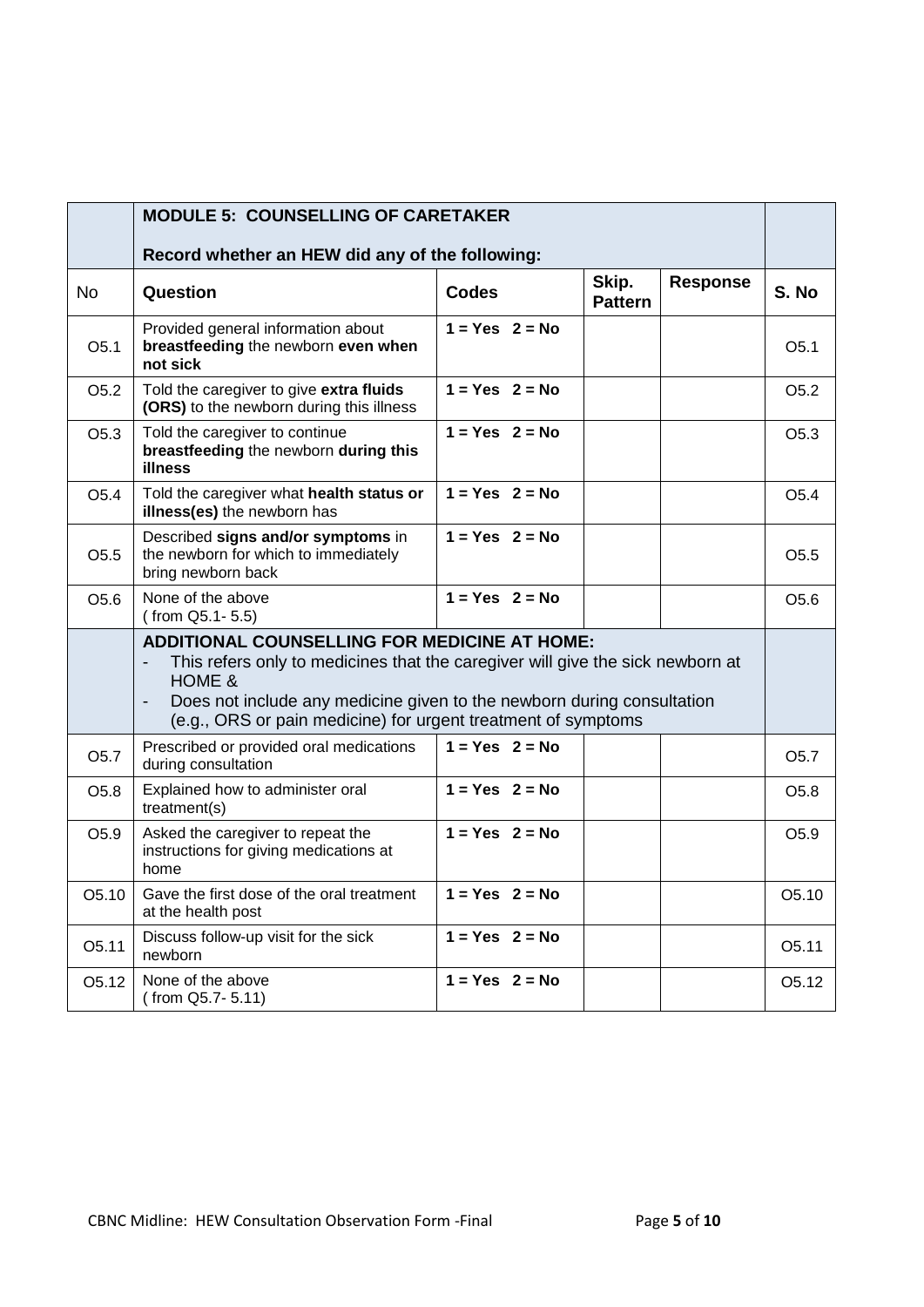|           | <b>MODULE 6: REFERRALS AND ADMISSIONS</b>                                                                 |                                                                                                                                                                                                                   |                                            |                 |       |
|-----------|-----------------------------------------------------------------------------------------------------------|-------------------------------------------------------------------------------------------------------------------------------------------------------------------------------------------------------------------|--------------------------------------------|-----------------|-------|
|           | Record whether the HEW did any of the following:                                                          |                                                                                                                                                                                                                   |                                            |                 |       |
| <b>No</b> | Question                                                                                                  | <b>Codes</b>                                                                                                                                                                                                      | Skip.<br><b>Pattern</b>                    | <b>Response</b> | S. No |
| O6.1      | Recommend that newborn be referred to<br>Health centre                                                    | $1 = Yes$ $2 = No$                                                                                                                                                                                                | If<br>$2 = No$ ,<br>then<br>skip to<br>6.6 |                 | O6.1  |
| O6.2      | Explained the reason for (any) referral                                                                   | $1 = Yes$ 2 = No                                                                                                                                                                                                  |                                            |                 | O6.2  |
| O6.3      | Gave referral slip to caregiver                                                                           | $1 = Yes$ $2 = No$                                                                                                                                                                                                |                                            |                 | O6.3  |
| O6.4      | Explained where (or to whom) to go for<br>referral                                                        | $1 = Yes$ 2 = No                                                                                                                                                                                                  |                                            |                 | O6.4  |
| O6.5      | HEW explained when to go for referral                                                                     | $1 = Yes$ $2 = No$                                                                                                                                                                                                |                                            |                 | O6.5  |
| O6.6      | What was the outcome of this<br>Consultation?<br>[this is the point when the observation is<br>concluded] | <b>Treated and</b><br>a.<br>sent home<br>b. Treated and<br>newborn<br>referred to the<br><b>Health Center</b><br>Newborn<br>C.<br>referred to the<br><b>Health Center</b><br>Counselled<br>d.<br>and sent<br>home |                                            |                 | O6.6  |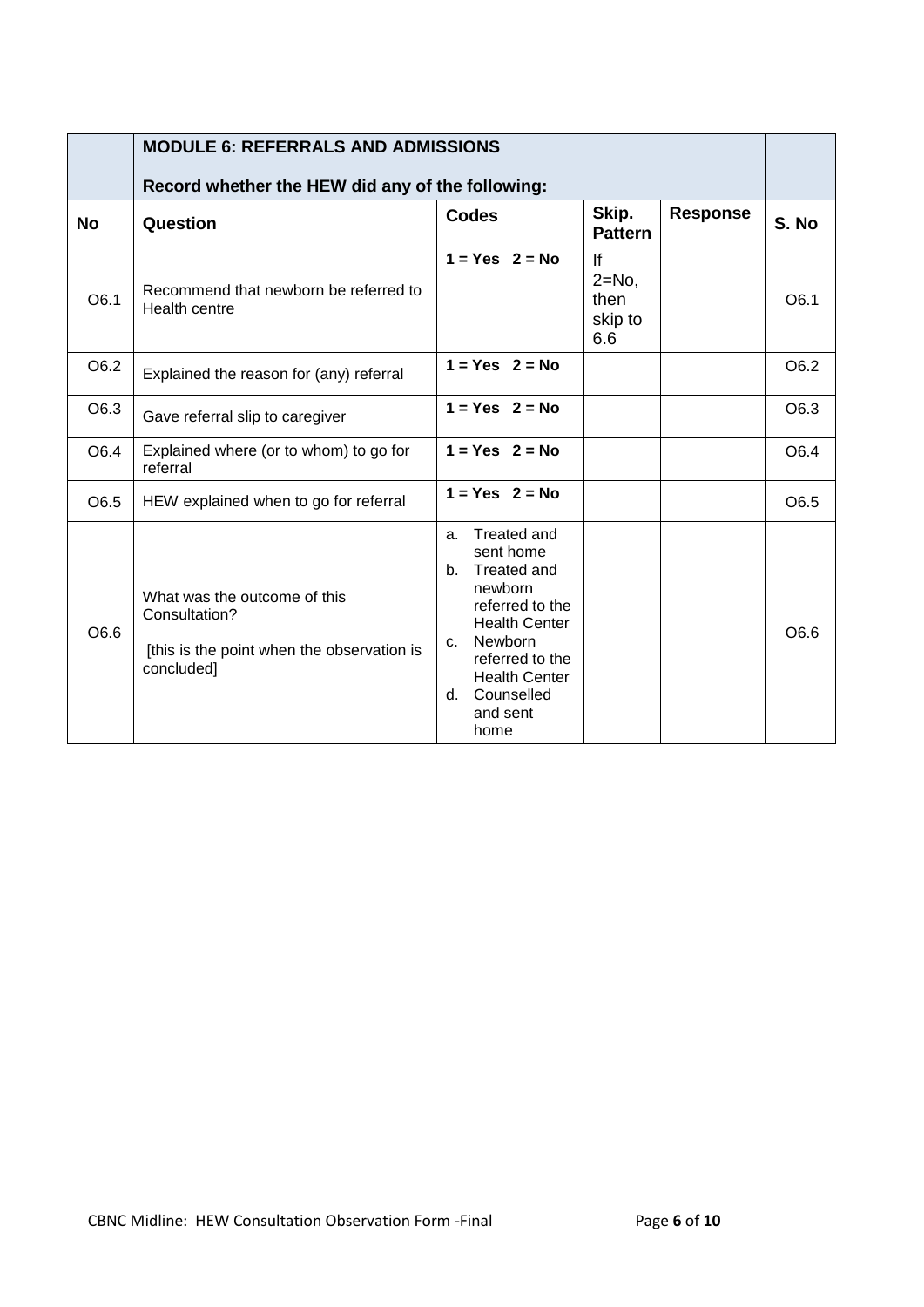|           | Module 7: Diagnosis (or main symptom, if no diagnosis):                                                                                                                                                                               |                    |                         |                 |       |
|-----------|---------------------------------------------------------------------------------------------------------------------------------------------------------------------------------------------------------------------------------------|--------------------|-------------------------|-----------------|-------|
|           | Continue HEW immediately after the end of consultation. Pleasure<br>coordinate the assistant (e.g. community mobilizer) that next patient<br>shouldn't enter the consultation room till the end completion of the rest of<br>the form |                    |                         |                 |       |
|           | ASK HEW: what symptoms you have observed and what was your<br>diagnosis for the new-born?                                                                                                                                             |                    |                         |                 |       |
| <b>No</b> | Question                                                                                                                                                                                                                              | <b>Codes</b>       | Skip.<br><b>Pattern</b> | <b>Response</b> | S. No |
|           | <b>Dehydration</b>                                                                                                                                                                                                                    |                    |                         |                 |       |
| O7.1      | Severe dehydration                                                                                                                                                                                                                    | $1 = Yes$ 2 = No   |                         |                 | O7.1  |
| O7.2      | Moderate (some) dehydration                                                                                                                                                                                                           | $1 = Yes$ 2 = No   |                         |                 | O7.2  |
|           |                                                                                                                                                                                                                                       |                    |                         |                 |       |
| O7.3      | None of the above<br>(from Q7.1-7.3)                                                                                                                                                                                                  | $1 = Yes$ 2 = No   |                         |                 | O7.3  |
|           | Digestive system / intestinal                                                                                                                                                                                                         |                    |                         |                 |       |
| O7.4      | Diarrhoea                                                                                                                                                                                                                             | $1 = Yes$ $2 = No$ |                         |                 | O7.4  |
| O7.5      | Severe persistent diarrhoea                                                                                                                                                                                                           | $1 = Yes$ 2 = No   |                         |                 | O7.5  |
| O7.6      | <b>Dysentery</b>                                                                                                                                                                                                                      | $1 = Yes$ 2 = No   |                         |                 | O7.6  |
| O7.7      | Other digestive / intestinal (specify)_                                                                                                                                                                                               | $1 = Yes$ 2 = No   |                         |                 | O7.7  |
| O7.8      | None of the above<br>$( from Q7.4-7.7)$                                                                                                                                                                                               | $1 = Yes$ $2 = No$ |                         |                 | O7.8  |
|           | <b>Respiratory system</b>                                                                                                                                                                                                             |                    |                         |                 |       |
| O7.9      | Pneumonia                                                                                                                                                                                                                             | $1 = Yes$ 2 = No   |                         |                 | O7.9  |
| O7.10     | Respiratory illness, diagnosis uncertain                                                                                                                                                                                              | $1 = Yes$ 2 = No   |                         |                 | O7.10 |
| O7.11     | Cough, diagnosis uncertain                                                                                                                                                                                                            | $1 = Yes$ $2 = No$ |                         |                 | O7.11 |
| O7.12     | None of the above<br>(from Q7.9-7.11)                                                                                                                                                                                                 | $1 = Yes$ 2 = No   |                         |                 | O7.12 |
|           | <b>Malaria</b>                                                                                                                                                                                                                        |                    |                         |                 |       |
| O7.13     | Malaria (clinical diagnosis)                                                                                                                                                                                                          | $1 = Yes$ 2 = No   |                         |                 | O7.13 |
| O7.14     | Malaria (rapid diagnostic test)                                                                                                                                                                                                       | $1 = Yes$ 2 = No   |                         |                 | O7.14 |
| O7.15     | None of the above<br>(from Q7.13-7.14)                                                                                                                                                                                                | $1 = Yes$ 2 = No   |                         |                 | O7.15 |

CBNC Midline: HEW Consultation Observation Form -Final Page **7** of **10**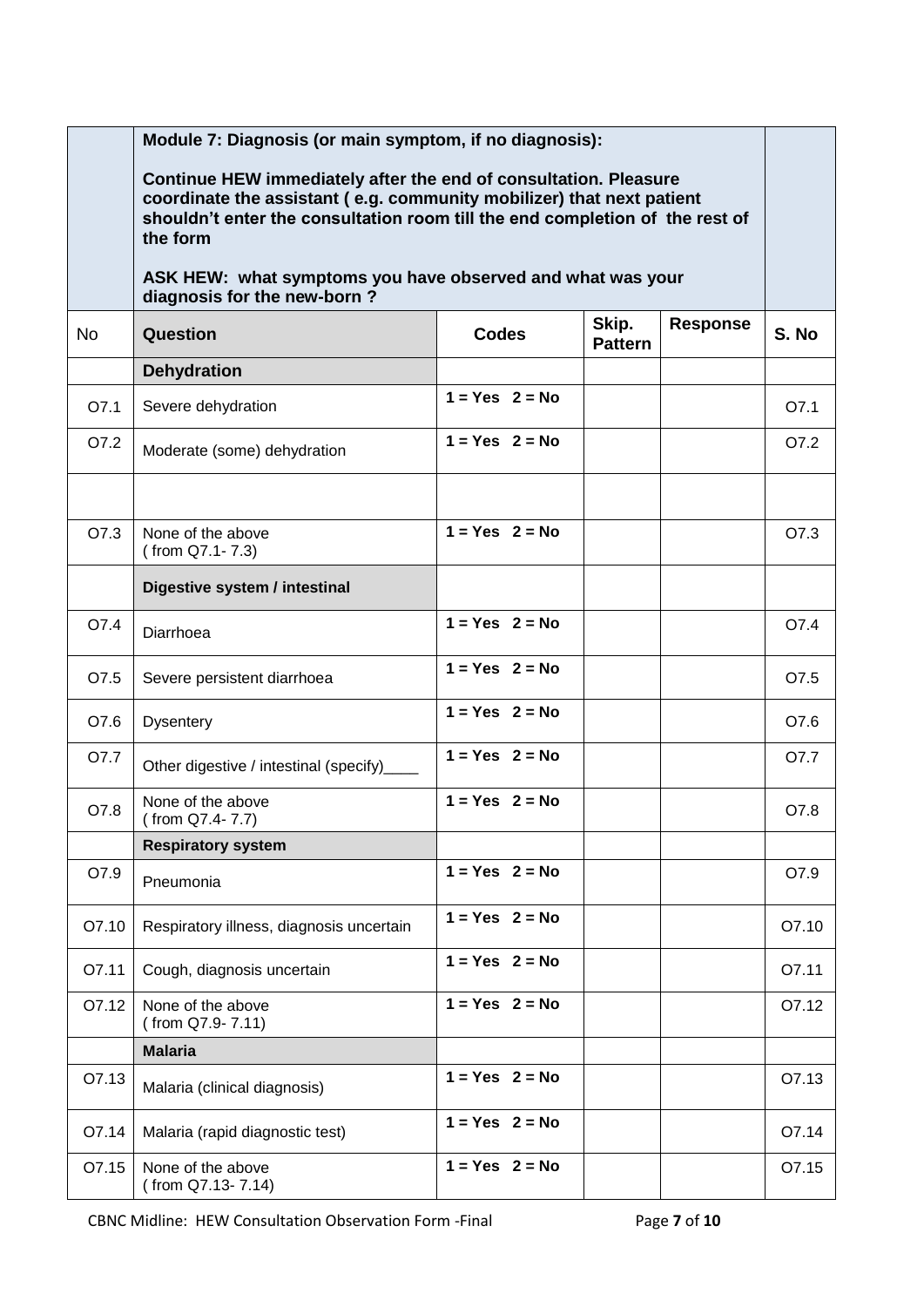| O7.16 | Fever of unknown origin                | $1 = Yes$ $2 = No$                                                    | O7.16 |
|-------|----------------------------------------|-----------------------------------------------------------------------|-------|
|       | <b>Jaundice</b>                        |                                                                       |       |
| O7.17 | Jaundice                               | $1 = Yes$ 2 = No                                                      | O7.17 |
| O7.18 | severe jaundice                        | $1 = Yes$ $2 = No$                                                    | O7.18 |
| O7.19 | None of the above<br>(from Q7.17-7.18) | $1 = Yes$ 2 = No                                                      | O7.19 |
|       | <b>Local bacterial infection</b>       |                                                                       |       |
| O7.20 | Umbilicus red or draining pus          | $1 = Yes$ $2 = No$                                                    | O7.20 |
| O7.21 | Skin pustules                          | $1 = Yes$ $2 = No$                                                    | O7.21 |
| O7.22 | None of the above<br>(from Q7.20-7.21) | $1 = Yes$ $2 = No$                                                    | O7.22 |
| O7.23 | Very severe disease                    | $1 = Yes$ $2 = No$                                                    | O7.23 |
| O7.24 | <b>Ear infections</b>                  | $1 = Yes$ $2 = No$                                                    | O7.24 |
| O7.25 | Low Weight or Feeding Problem          | $1 = Yes$ $2 = No$                                                    | O7.25 |
| O7.26 | <b>Other diagnosis</b>                 | 1. No other<br>diagnosis<br>Any other<br>2.<br>diagnosis<br>(specify) | O7.26 |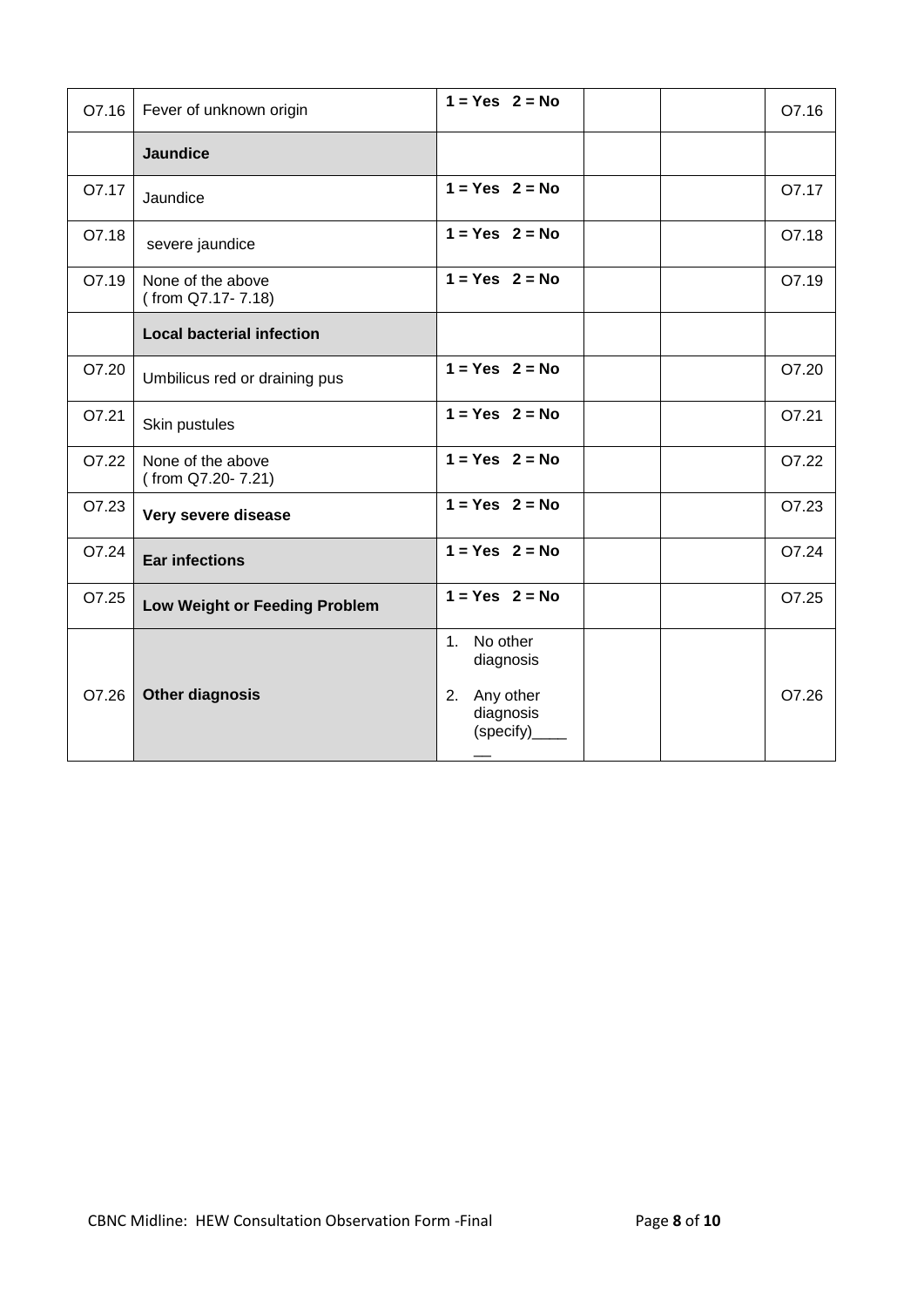|           | <b>Module 8: Treatment</b>                                                                      |                                        |                         |                     |       |
|-----------|-------------------------------------------------------------------------------------------------|----------------------------------------|-------------------------|---------------------|-------|
|           | Ask the HEW about the TREATMENT that was either<br>prescribed or provided. Prompt if necessary. |                                        |                         |                     |       |
| <b>No</b> | Question                                                                                        | <b>Codes</b>                           | Skip.<br><b>Pattern</b> | <b>Respons</b><br>e | S. No |
|           | a. General treatment                                                                            |                                        |                         |                     |       |
| O8.1      | Gentamycin injection                                                                            | $1 = Yes$ 2 = No                       |                         |                     | O8.1  |
| O8.2      | Other antibiotic injection                                                                      | $1 = Yes$ 2 = No                       |                         |                     | O8.2  |
| O8.3      | Co-trimoxazole (tablet/syrup)                                                                   | $1 = Yes$ $2 = No$                     |                         |                     | O8.3  |
| O8.4      | Amoxicillin (tablet/syrup)                                                                      | $1 = Yes$ $2 = No$                     |                         |                     | O8.4  |
| O8.5      | Other antibiotic tablet/syrup                                                                   | $1 = Yes$ $2 = No$                     |                         |                     | O8.5  |
| O8.6      | Paracetamol or other fever/ pain reducing<br>medicine                                           | $1 = Yes$ 2 = No                       |                         |                     | O8.6  |
| O8.7      | Zinc                                                                                            | $1 = Yes$ 2 = No                       |                         |                     | O8.7  |
| O8.8      | Cough syrups/other medication                                                                   | $1 = Yes$ 2 = No                       |                         |                     | O8.8  |
| O8.9      | None of the above<br>$( from Q8.1 - 8.8)$                                                       | $1 = Yes$ 2 = No                       |                         |                     | O8.9  |
|           | b. Malaria                                                                                      |                                        |                         |                     |       |
| O8.10     | Oral act/al (e.g., coartem)                                                                     | $1 = Yes$ 2 = No                       |                         |                     | O8.10 |
| O8.11     | Other anti malarial, specify                                                                    | $1 = Yes$ 2 = No                       |                         |                     | O8.11 |
| O8.12     | None of the above<br>(from Q8.10-8.11)                                                          | $1 = Yes$ 2 = No                       |                         |                     | O8.12 |
|           | <b>Dehydration</b><br>C.                                                                        |                                        |                         |                     |       |
| O8.13     | Home ORT (plan B)                                                                               | $1 = Yes$ 2 = No                       |                         |                     | O8.13 |
| O8.14     | Initial ORT in facility (4 hours - planB)                                                       | $1 = Yes$ 2 = No                       |                         |                     | O8.14 |
| O8.15     | None of the above<br>(from Q8.13-8.14)                                                          | $1 = Yes$ 2 = No                       |                         |                     | O8.15 |
| O8.16     | d. Other treatment & advice                                                                     | 1.<br>Feeding<br>breast milk<br>advice |                         |                     | O8.16 |

CBNC Midline: HEW Consultation Observation Form -Final Page **9** of **10**